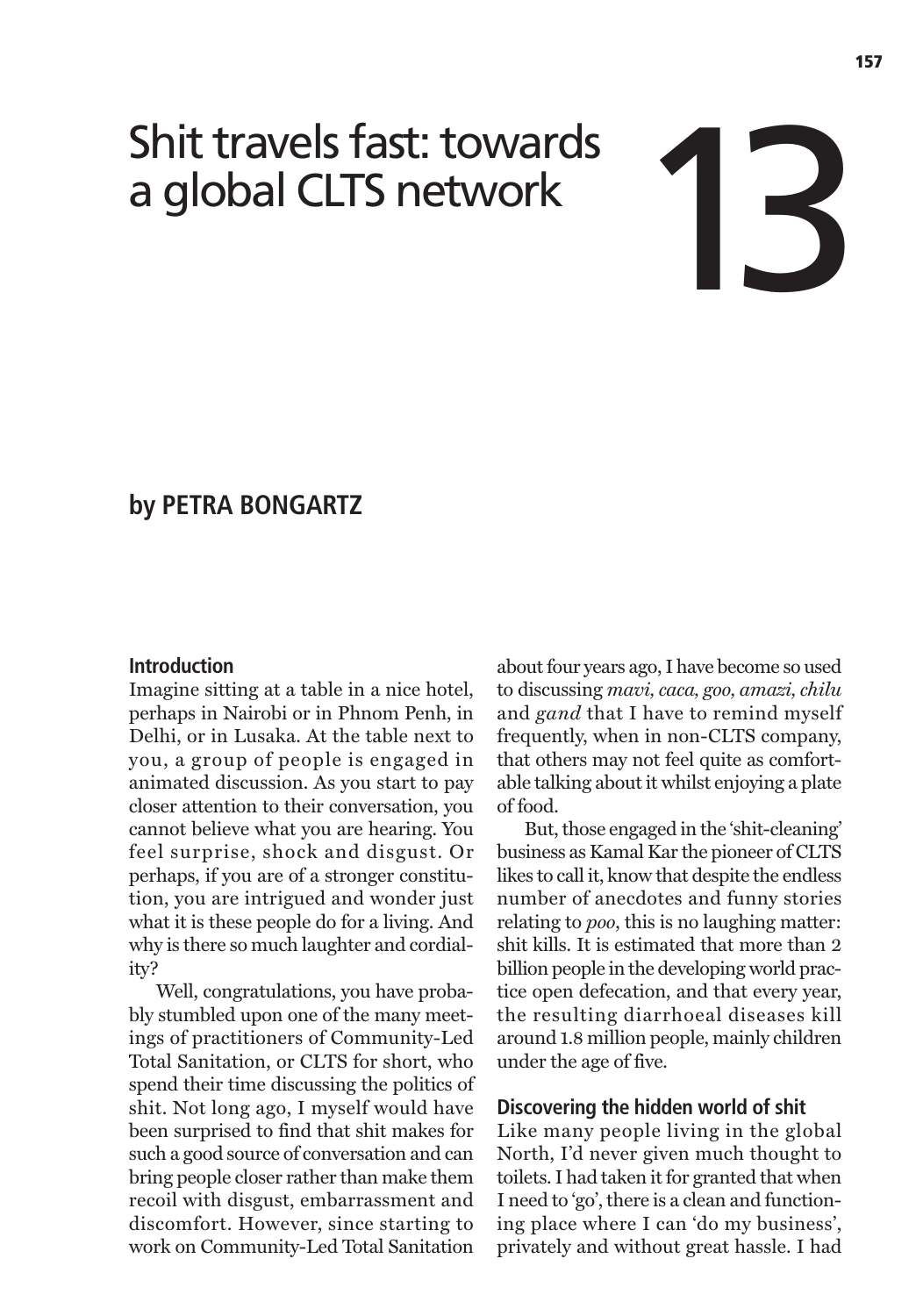AN INTERNATIONA GOSSMY OF SAIT LANGUAGE COONTRY WORD Mai Mavi Kenya  $Rb'$ Uganda Luganda Ngachin Turkana Kenya Kamafwi BUKUSU Kenya PORTUGUESE Mozambi Coco amabi Kenya.  $N$ *QVL*  $Lu$ <sup>O</sup>  $Chieth$ Makim Chicheun Many  $N$ alai

**International Glossary of Shit**

been unaware that the simple process of going to the loo and the 'equipment' needed for it are a luxury that sets me apart from more than two thirds of the world's population.

All that has changed dramatically – now I know the word for shit in more than 70 languages – in fact, I've become a collector of them.**<sup>1</sup>** I am familiar with flying toilets and pee-poo bags.**<sup>2</sup>** I have learnt that in some cultures, people believe that men don't shit or that different people's shit should not mix. I know that you can turn a toilet into an orchard.**<sup>3</sup>** And I have talked to people from many different countries, backgrounds and organisations about the 'ins and outs' (there is no end to puns in this line of work!) of defecation. I am acutely aware that sanitation, or rather the lack of it, is one of the most serious issues developing countries face. In my personal life, when asked at parties 'What is it you do?' my answer, 'I work on shit, literally', often provokes first laughter, then great interest and some shock when I reveal facts and stories about the dire sanitation situation faced by billions of people around the globe.

# **How it all began**

The Institute of Development Studies (IDS) has a long-standing association with Kamal Kar, the pioneer of CLTS. We got involved in CLTS right from the beginning. Because of flexible funding, we were able to support Kamal to produce the first publication on CLTS, IDS Working Paper 184, 'Subsidy or Self-Respect: Participatory Total Community Sanitation in Bangladesh' (Kar, 2003). We then started a three year DfID-funded research, action learning and networking project on the approach in 2006. We were confronted with the challenge of finding out exactly who was doing what in CLTS in the handful of countries that had started to implement CLTS at that time. So the first task for networking was quite clear: to contact those 'in the know' and ask them for information.

# **Networking**

The word networking often evokes images of people talking over drinks and buffet food or spending hours on 'social networking' websites. But CLTS networking started in a very simple way: I wrote emails to people identified by Kamal as key contacts in several countries (mostly in Asia at that time), introducing our project and request-

**<sup>2</sup>** Flying toilets refer to plastic bags used for defecation and then thrown into ditches, on the roadside, or simply as far away as possible. In particular, this phenomenon is associated with the slums of Nairobi, for example Kibera, where this is one of the main ways of disposing of shit.

http://aquamor.tripod.com/ArborLoo2.HTM.

**<sup>1</sup>** See the International Glossary of Shit, p. 15, this issue.

**<sup>3</sup>** This refers to the 'arborloo' – a simple pit latrine built over a shallow pit. The slab and superstructure are easily movable so that they can be relocated to another shallow pit once the first one is full. Full pits are topped up with soil and planted with young trees. The end result is what Peter Morgan calls a 'sanitary orchard' of fruit and other trees scattered around the land. For more information see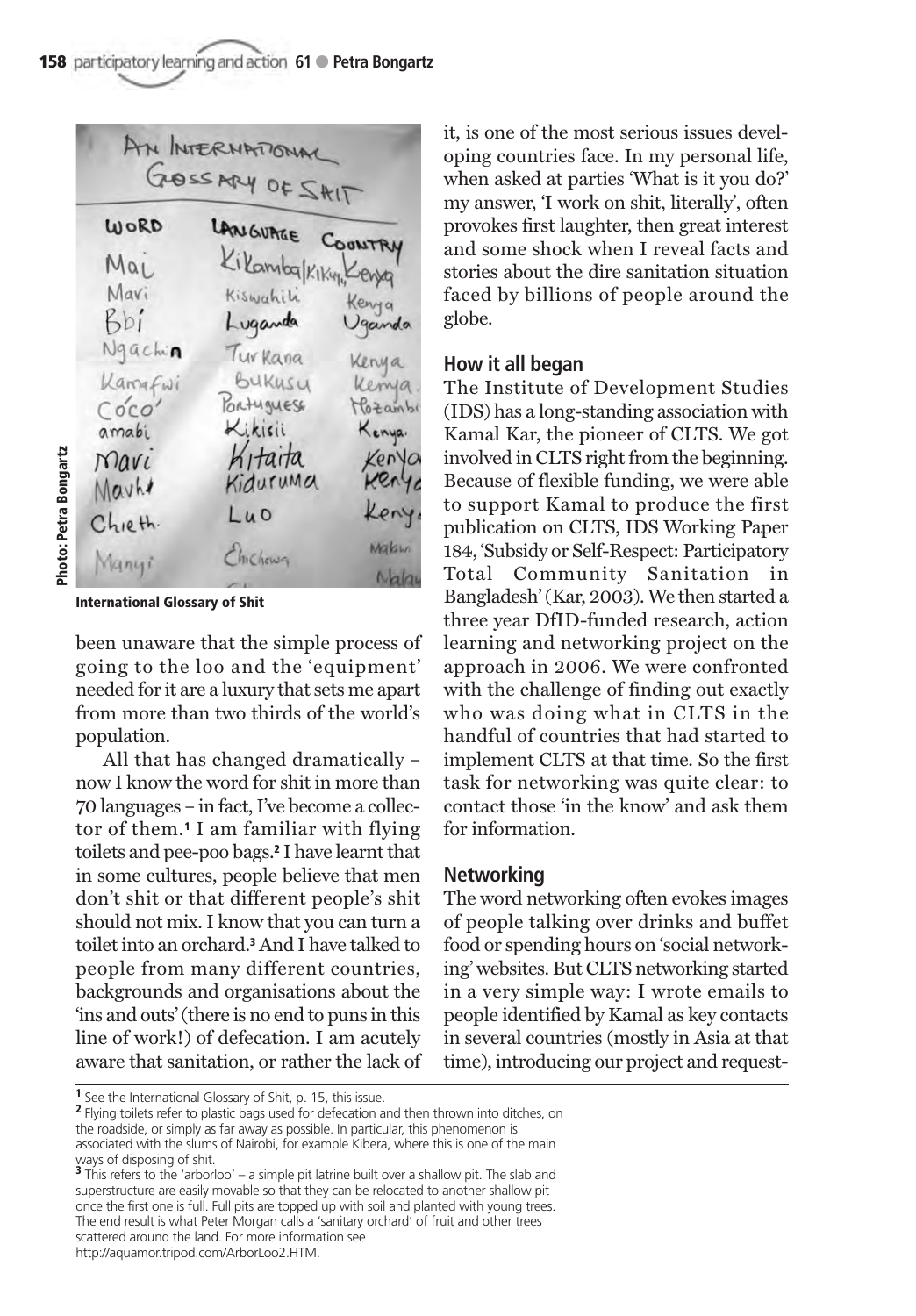#### **Box 1: Appreciation from the wider network**

Contacts have appreciated the 'valuable write-up from IDS'. Based on feedback received, the website is meeting the needs and interests of many practitioners:

The website… managed by IDS makes it easy to keep abreast of new developments and capitalise on each other's resources. Nilanjana Mukherjee, a Senior Development Consultant for the World Bank's Water and Sanitation Programme.

I believe that your continuous cooperation and support will enrich CLTS approach in the developing countries like Bangladesh. Paritosh Chandra Sarker, formerly WaterAid Bangladesh.

Thank you for the CLTS update. Indeed you have enriched my scope of knowledge and understanding of new approaches to achieving total sanitation. I pray that you continue updating me since this information is going an extra mile in promotion of sanitation in the community I work. Andrew Cohen Cheptoek, Uganda.

Village Education Resource Centre (VERC), the organisation involved in developing the approach in Bangladesh, wrote to say that:

VERC is very much happy to participate… VERC also congratulates and appreciates your hard job for disseminating CLTS news throughout the whole world.

Kudos on the excellent resources at the CLTS site!

Thanks a lot for keeping the process globally well connected!

ing them to tell us about their work with CLTS. And then we waited for replies. And they came and it soon became clear that those involved were not just happy to share but also keen to link with others who were working with this revolutionary approach.

These days, barely a day goes by when I don't get a request for information on CLTS. There are questions about all aspects of CLTS: training and facilitation, applicability and solutions for different contexts, e.g. flood-prone areas, sandy or rocky soils, emergency and post-conflict situations, how to deal with government resistance, how to support natural leaders… the list goes on. While still serving the purpose of keeping us here at IDS up to date with CLTS in different countries and organisations, networking has expanded to include providing information and materials, and linking people with others who have relevant knowledge. From the early days when I contacted around 20 people by email, the network has grown to comprise a mailing list of more than 1,000 contacts around the world who are either directly involved in CLTS, or have a keen interest in keeping

abreast with the approach as it goes to scale (see Box 1).

# **Virtual shit**

These contacts all receive a bi-monthly enewsletter which includes an update on the latest additions to the website. In recognition of the fact that most of us are all desperately short on time, the newsletter includes digests of the new materials to help decide what is relevant and worth reading in full. CLTS-related news and alerts of forthcoming events also feature in the newsletter.

One of the key elements of our work is the CLTS website which acts as an online resource centre for information about the approach.**<sup>4</sup>** The idea is that it is a 'site by the people for the people' – the majority of resources on the site are materials sent in by practitioners in the more than 35 countries where CLTS has been introduced. All materials are welcome: informal write-ups, reports, evaluations, newspaper articles, research papers and workshop reports etc.

One of the most popular resources is the CLTS Handbook (Kar with Chambers,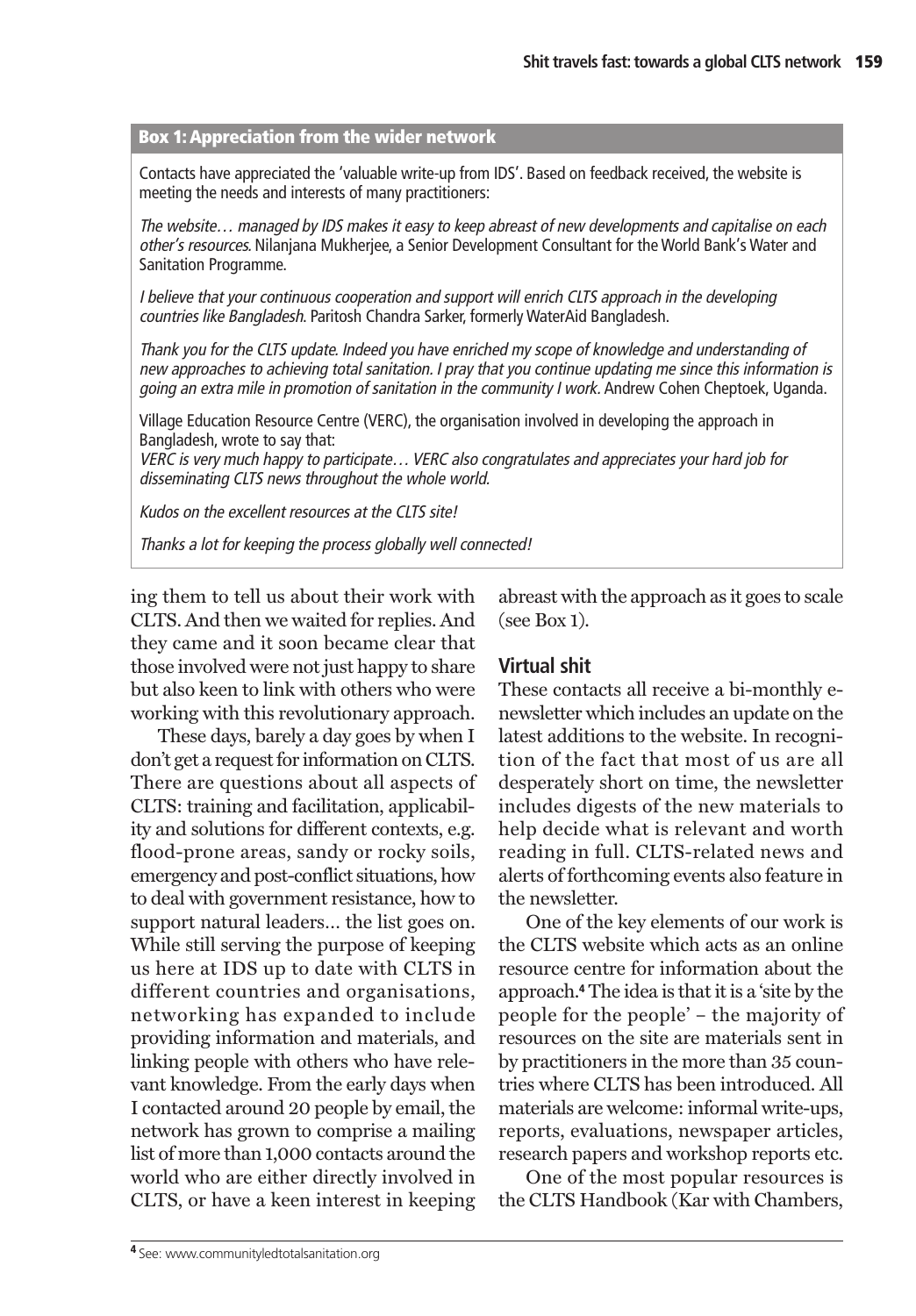#### **Box 2: What's on the CLTS website?**

#### **• The approach**

Background information about CLTS: What is it? Where did it originate? How does it work? Where can I find out more? See:

www.communityledtotalsanitation.org/page/cltsapproach

#### **• Where is CLTS?**

Global map indicating in which countries CLTS has been introduced.

Links to country pages which contain background of CLTS activities and related documents. See: www.communityledtotalsanitation.org/where

#### **• Resources**

Online library of CLTS-related materials, searchable by keyword, resource type or topic. Resource types include country papers, information about the approach, case studies, research papers, handbooks and film/audio-visual materials. See: www.communityledtotalsanitation.org/resources/ latest

#### **• Manuals and handbooks**

Easy access to key publications such as the CLTS Handbook and the Trainer's Training Guide via links on the menu.

#### **• Photos and video**

Seeing is believing: photos of all aspects of CLTS on the linked CLTS flickr photostream page. See: www.flickr.com/photos/communityledtotalsanitati on/ or via a slideshow:

www.communityledtotalsanitation.org/page/ clts-photos

#### • **The International Glossary of Shit** is a

treasure trove (or should that be a deep pit?) of different words for shit from around the globe. See: www.communityledtotalsanitation.org/ resource/international-glossary-shit

#### **• News**

Announcements of events and key occasions such as World Toilet Day.

CLTS and sanitation in the news. See: www.communityledtotalsanitation.org/news

#### **• Newsletter subscription**

Option of subscribing to the bi-monthly CLTS e-newsletter.

2008) which has been translated into several languages including Hindi, Bengali, French, Spanish and Portuguese. Recently (May 2010), Kamal Kar's new book *Facilitating 'Hands-on' Training Workshops for CLTS: A Trainer's Training Guide* has also been added and looks likely to be another hit with website visitors.**<sup>5</sup>** Gradually more



**www.communityledtotalsanitation.org**

#### **Box 3: CLTS website and mailing list statistics**

**Visitors:** Peaks in visitor numbers can generally be seen during months when the e-newsletter is sent out or there has been a workshop, e.g. Latino San in March, newsletter in May.



**Mailing list contacts:** Number of people who are subscribed to the CLTS mailing list (subscriptions via the website, via email enquiry or at a workshop). Contacts on the mailing list receive a bi-monthly enewsletter with updates on what is new on the website as well as other CLTS-related news.



**<sup>5</sup>** See: http://tinyurl.com/clts-training-guide. Full details in references at the end of this article.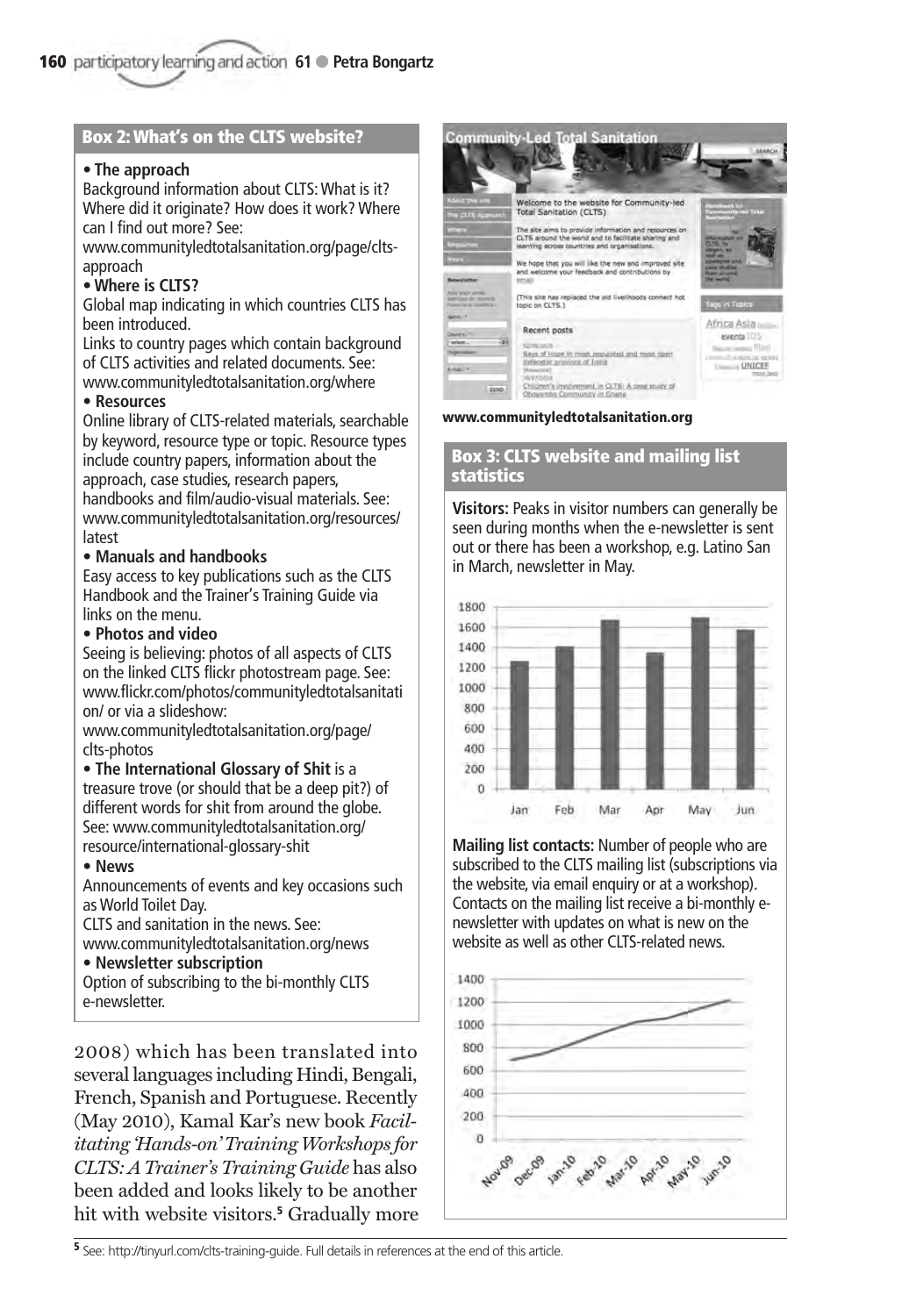and more materials in languages other than English are making an appearance on the site, too: there are triggering guidelines in Arabic, Chinese, Spanish, French and Lao, a CLTS toolkit in Nepali and a facilitator's guide in Chichewa (a language spoken in Malawi).

# **Being part of positive change: action learning**

So, what else do we do besides running a website on CLTS? Networking activities are entwined and overlap with what we call 'action learning'. As the name suggests, this involves 'being involved', participating in what's going on in order to learn from what's happening. In our case, it means:

• staying up to date with what's happening with CLTS:

• keeping in touch with those who are directly involved;

• asking questions and drawing out lessons for wider learning; and

• disseminating these informally (through conversation and email) or more formally in publications.

It means being part of the subject we are studying, rather than an onlooker, a supposedly objective 'traditional' researcher. Like the CLTS facilitators during triggering, we are learners 'accompanying' those directly engaged in CLTS implementation in their reflection and analysis, prompting, probing and asking questions:

*… Your questions are opening mind of CLTS facilitator to put into account when practicing. Don't hesitate to send more and more news, ideas or comments regarding CLTS.*  Yohana Sekimweri

Our study of CLTS, different from other research, includes reacting to what emerges, and actively intervening with the aim of improving practice, while being reflective about our own role and its biases. And, occasionally, in the spirit of the CLTS, we uncover some institutional shit, profes-

sional and intellectual constipation, both our own and that of others. This seems to be a role that is recognised and appreciated by others:

*In creating such an enabling environment for reflection and self-critiquing, the contribution the IDS team has made is quite unique. You [are] deeply committed to CLTS, yet dispassionate enough to look at it critically – which is what we all should be aspiring to do, if we wish to contribute to change and better living conditions.*  Tom Palakudiyil, WaterAid.

The common goal of all our networking and action learning activities is to facilitate sharing and learning between people, in order to improve CLTS practice, influence policy and thus ensure quality as CLTS goes to scale. Our hope is that by engaging with and supporting practitioners, we stimulate debate around key aspects of the approach and its implementation, make sure that lessons are learnt and shared. Another aim is to sustain the momentum of the 'CLTS movement' and build critical mass: a well linked and well informed global community of practitioners. Because, as Nilanjana Mukherjee observes,

*… Without a global mechanism to keep learners in touch with each other and periodically harvest the learning, it could easily be lost or remain limited within country or project boundaries… IDS [endeavours] to provide us all with ongoing fora to keep track of CLTS-related developments across the world, as well as welcome opportunities to analyse multi-country experiences and draw lessons together.* 

# **Let's come together: Sharing and Learning Workshops**

One of these fora are the Sharing and Learning Workshops that we have run several times over the last few years, for example at the South Asian Conference on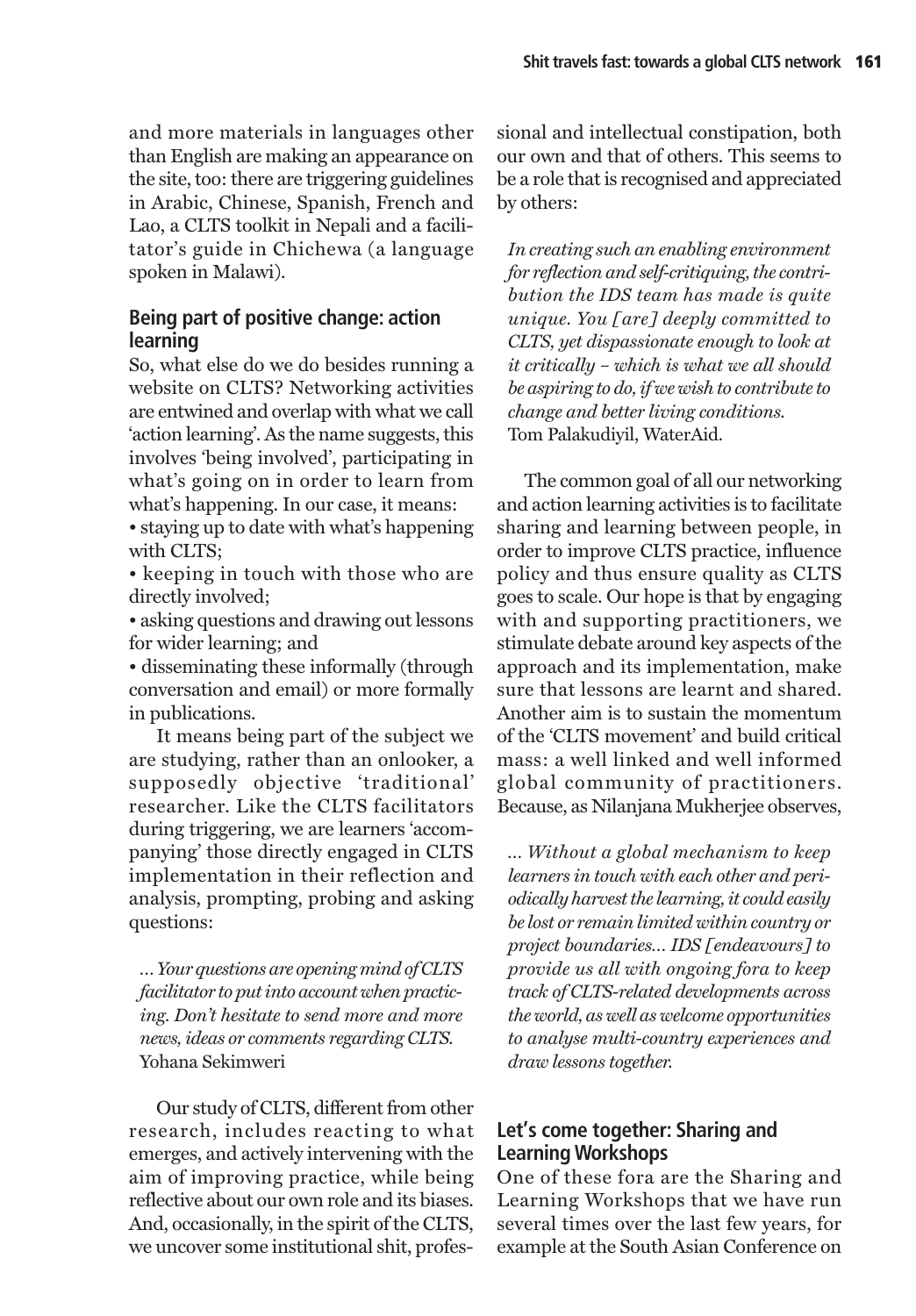

**Participants at the CLTS in Africa workshop in Mombasa in March 2009 form country groups.**

Sanitation (Sacosan) II (2006) and III (2008) and at African Conference on Sanitation and Hygiene (AfricaSan) in 2008. We capitalise on occasions like international and regional conferences, when people come together anyway, to (co)-host and facilitate these one day workshops, usually in collaboration with other organisations like Plan, Water and Sanitation Programme (WSP) or the United Nations Children's Fund (UNICEF). More recently, we have also co-convened two longer (one week) workshops: one with Plan Kenya on CLTS in Africa in Mombasa in March 2009, and another with UNICEF, WSP, Plan, WaterAid, Swiss Red Cross, LienAid and others on CLTS in the South East Asia and Pacific region in Phnom Penh in November 2009. Where possible, these workshops also include field visits to learn from practice first hand.

The workshops bring together around 40 to 60 practitioners from communities, government, NGOs and bilateral agencies, 'old hats' as well as newcomers to CLTS, with the aim of sharing experiences and learning from each other. After the Mombasa workshop, one participant commented:

*It was quite interesting to share all those experiences on CLTS from such a big variety of resources. I'm sure that, together, we can bring our different developing countries to a high level of sanitation and hygiene by applying the CLTS approach and by sharing knowledge.* 

Meeting face-to-face, hearing people's stories first hand and, not least of all, laughing together has been vital for creating local and regional networks of practitioners as well as a sense of a global CLTS community. At these workshops, we spend time listening to accounts of what has worked, we reflect honestly on emerging issues and challenges and discuss ideas, innovations, possible solutions and ways forward. These workshops are a great opportunity for networking across organisations, countries and even continents to help to establish useful linkages for the future. As a comment by Innocent Sifuna of Plan Kenya in Turkana illustrates, direct interaction with others working on CLTS is an invaluable experience and creates a lot of momentum: 'I am more energised and focused than ever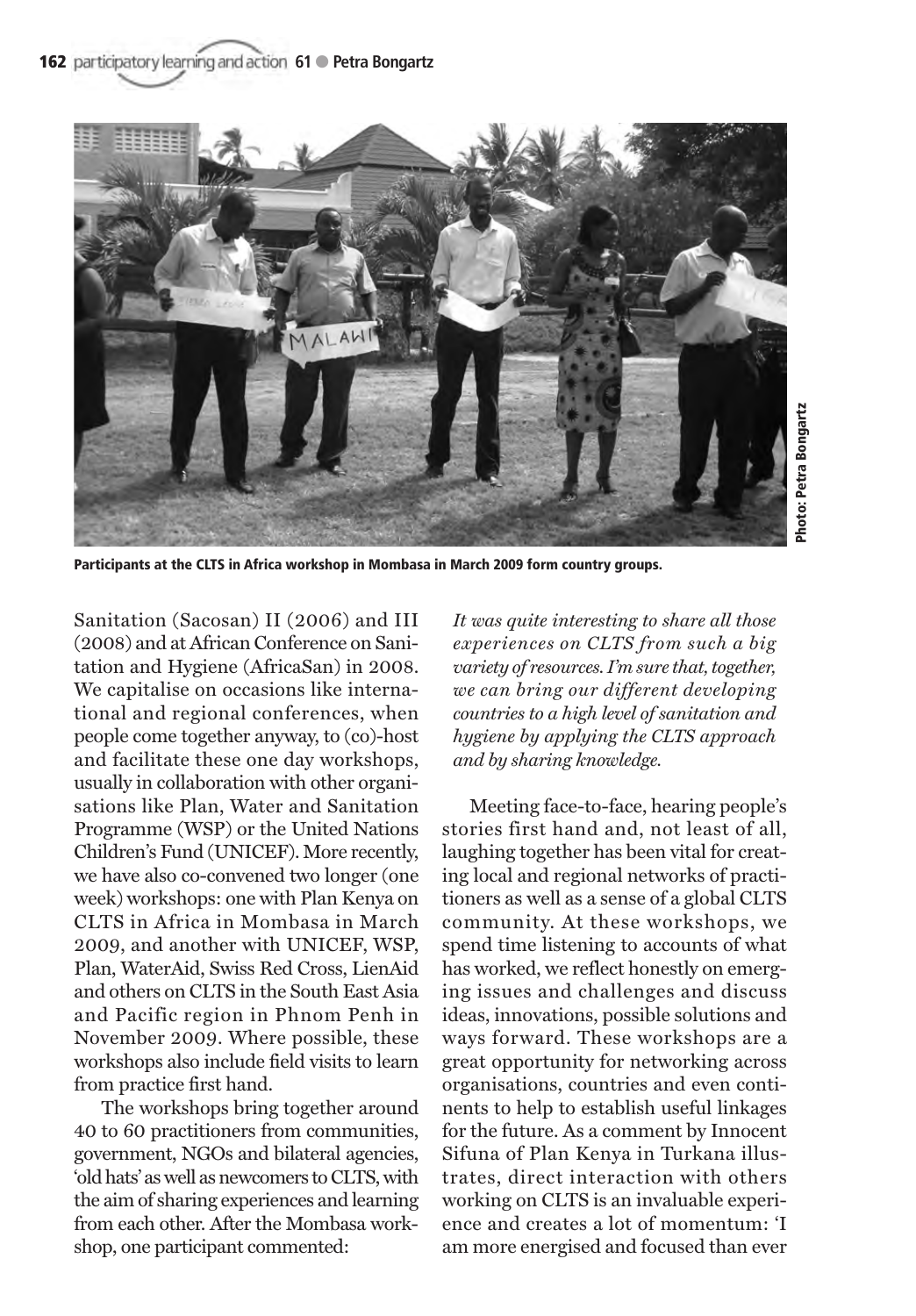

**Group photo of participants at the Mombasa workshop.**

before following the regional workshop'.

A positive outcome is further collaboration and sharing of experiences, resources and materials beyond the workshop. The time together usually ends with drawing up action plans by country and or organisation, acknowledging that what has been discussed can act as a starting point for change. Learning from the workshops also serves as a basis for learning for all, with dissemination via the website and participants' own networks in their countries. As Frank Marita of Plan Kenya summed up after the Mombasa workshop in March 2009:

*The week-long forum gave all of us an opportunity to share our varied experiences and challenges on CLTS. I believe a good number of us (if not all!) were triggered and now strongly believe that CLTS approach is the way to go… I am sure we are all agreeable that documentation of what we are doing, sharing of best and promising practices and constant networking, are prerequisites for the success of CLTS. Let us keep the fire burning.* 



**And to celebrate the end of the Mombasa workshop… This cake is literally covered in (international words for) shit.**

# **Becoming a hub: IDS's involvement in CLTS**

To keep the CLTS fire burning is probably an apt description of what we at IDS have been trying to achieve. While some might say that we 'don't get our fingers dirty' – that is we are not directly involved in CLTS implementation on the ground – we believe that we nevertheless have an important role to play. And this has been repeatedly affirmed by those we work with. As Idrissa Doucouré, head of the New Initiatives Unit at WaterAid say: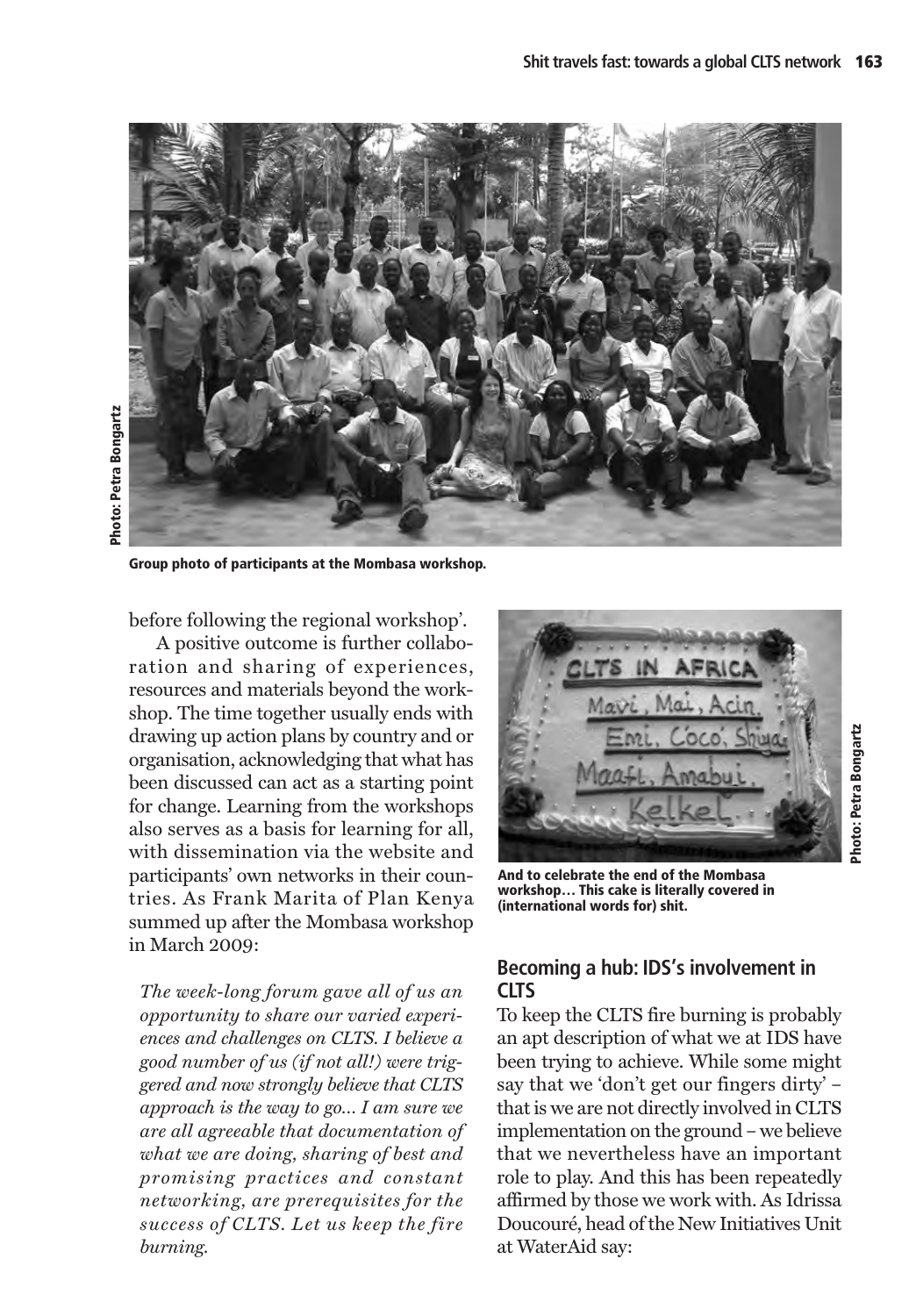*IDS has been in a unique position over the last few years to bring together INGOs across different sectors who are working on CLTS… IDS has its finger on the pulse of global CLTS initiatives and has played a key role in making linkages across sectors and organisations in order to advance the approach.* 

We think of ourselves as a global hub. We are positioned at the centre of an intricate spider's web that links many different people around the world: practitioners, NGOs, government staff, researchers and all those other individuals keen to stop open defecation and its terrible consequences for human health and well-being. We seek, collect and disseminate knowledge, research and information on CLTS. We connect those engaged and/or interested in CLTS globally and facilitate mutual processes of sharing and learning from experiences. Whilst other major players in the sector work on sanitation more generally, we are the only one working specifically on CLTS and the CLTS website is the only one dedicated solely to CLTS with a global span.

Because of our close collaboration with the pioneer of CLTS, Kamal Kar, and precisely **because** we are **not** involved in implementation, we are uniquely placed. We are deemed to be 'neutral' by others and have a unique ability to bring together practitioners across countries and organisations:

*For practitioners like us, there is always much less time for documentation, reflection and learning. So having IDS to enable this to happen… has enabled insights and lessons to be generated, and later on shared.*  Stuart Mulholland, Director of Programmes, Plan UK and Samuel Musyoki, Strategic Director for Programme, Plan Kenya.

### **Does it work? Successes and challenges**

The successes of networking can, like shit itself, often remain hidden. They may not be immediately obvious, and sometimes

cannot directly be attributed to one actor or activity. Nevertheless, they are there. In 2008, I received an enquiry from Tearfund for advice on how to introduce CLTS in Afghanistan. Via email, I linked them with one of our contacts at the Integrated Rural Support Programme (IRSP) in Mardan, North West Frontier Province, Pakistan who have been very involved in CLTS implementation and training. Due to the geographical and cultural proximity, I thought that this might work. And it did. After a number of email exchanges, trainers from IRSP conducted CLTS training in Kapisa Province, in July 2008. Further networking in 2009 meant that Knowledge Links, who are deeply involved in CLTS training in India, has been following up and running further trainings and giving support to Tearfund Afghanistan's CLTS efforts.

Other examples of positive results from networking include the collaboration between Plan and UNICEF on the translation of the CLTS Handbook into French and collaboration of IDS with both to reprint the Handbook in 2009. In the UK, the CLTS Action and Learning Group which arose out of discussions at the launch of the Handbook in April 2008, is an informal but very active group. Representatives of WaterAid, Plan, Tearfund, Practical Action, World Vision and other NGOs with a UK base meet on a quarterly basis to check in and keep each other informed of activities, research, events and news from their respective organisations. At the South East Asia and Pacific regional workshop in Cambodia, participants made plans to establish a regional secretariat on CLTS and discussed learning visits to those countries, for example Indonesia, who have a lot of experience with scaling up CLTS.

Overall, we feel we have made a positive contribution to the increased dialogue between different NGOs and agencies, between practitioners and donors, researchers and practitioners, as well as between advocates of different types of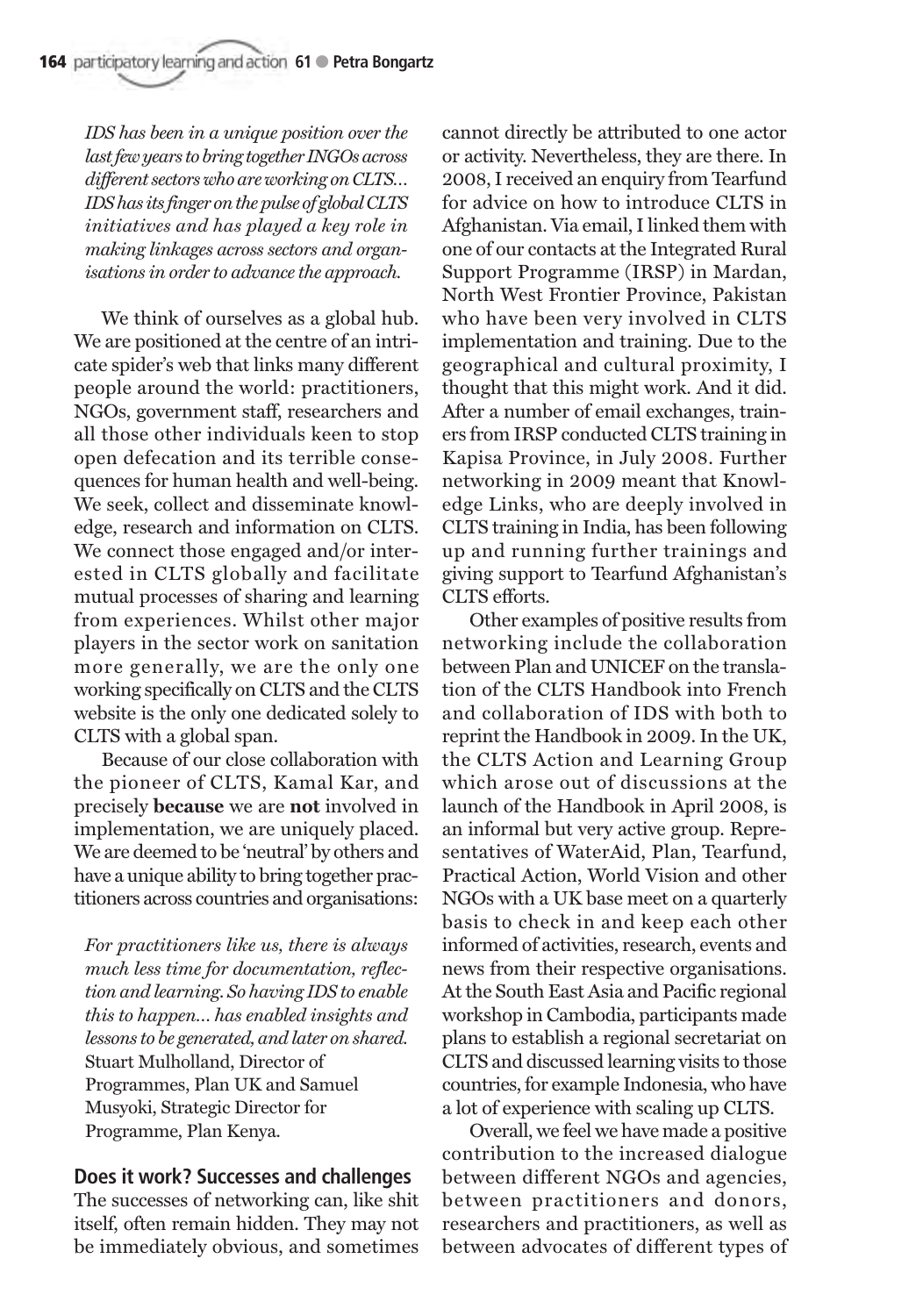approaches to sanitation. Others have become interested in using CLTS, for example the British and International Red Cross, who attended an Introduction to CLTS workshop at IDS. They have since sent their International WatSan and Hygiene Promotion Advisor, based in Kenya, to Cambodia, and requested CLTS materials for their annual meeting of representatives of the East and Southern African national societies of the Red Cross. The meeting was the first exposure to CLTS for almost all the participants coming from 12 countries in Eastern and Southern Africa. 'Some got really excited,' reported Libertad Gonzalez, the IRC's International WatSan and Hygiene Promotion Advisor. 'Some countries (Tanzania, Kenya, Uganda, Burundi, Zimbabwe) decided to establish a working group within their national societies, get in touch with other organisations in their countries who are currently involved in CLTS and seek funding for piloting some small scale projects.'

But despite being well connected and having contacts in many countries and in key organisations, the situation evolves so quickly that it is difficult to know about everything that is going on. Despite reminding contacts to share publications for the website, I often come across relevant materials haphazardly, some time after publication. Relying on others to be proactive in telling us what is happening and sharing materials also has another implication: it can be tricky business getting to the bottom of things and finding out what is really going on. Reports, data and stories do not always match. Who and what do you believe when you have contradictory information from different sources?

Sometimes, expectations exceed our (IDS's) limited capacity and knowledge. We receive requests for us to do trainings, or questions about CLTS that we do not know the answers to. Sometimes we are able to refer the questioner to one of our contacts. At other times, we just have to encourage people to learn by doing.

The very thing that has carved a niche for IDS can also be a challenge. Practitioners, especially NGO, agency and government staff have many conflicting responsibilities and are often also constrained by their institutional set ups. So they may only have limited time for reflecting on and then sharing their experiences with others. And in circumstances where many conflicting demands on staff are made, keeping up the momentum of CLTS work can be tough-going.

But if there is one thing that makes me hopeful that the momentum will not be lost, it is the enthusiasm, passion and dedication of those working on CLTS around the globe and the strong emotions that the approach seems to provoke amongst all who come in contact with it. The language used is a give-away. People talk of 'sceptics and evangelists' and describe themselves as 'converts' or 'fired up'. As workshop after workshop and the ever-increasing email traffic shows, the global CLTS community is alive and kicking, making people talk about shit from Bangladesh to Bolivia, Nepal to Nigeria, Pakistan to the Philippines.

We will continue to ask ourselves and others: does IDS have a role to play? Ultimately, the hope is that others, at national and regional level will pick up what we currently do, and put us out of our jobs. Until then, we remain passionately committed to encouraging and facilitating sharing and learning around CLTS.

So, next time you find yourself in a hotel or workshop venue, pay attention and listen closely to those around you. You might just be lucky and get 'triggered' yourself.